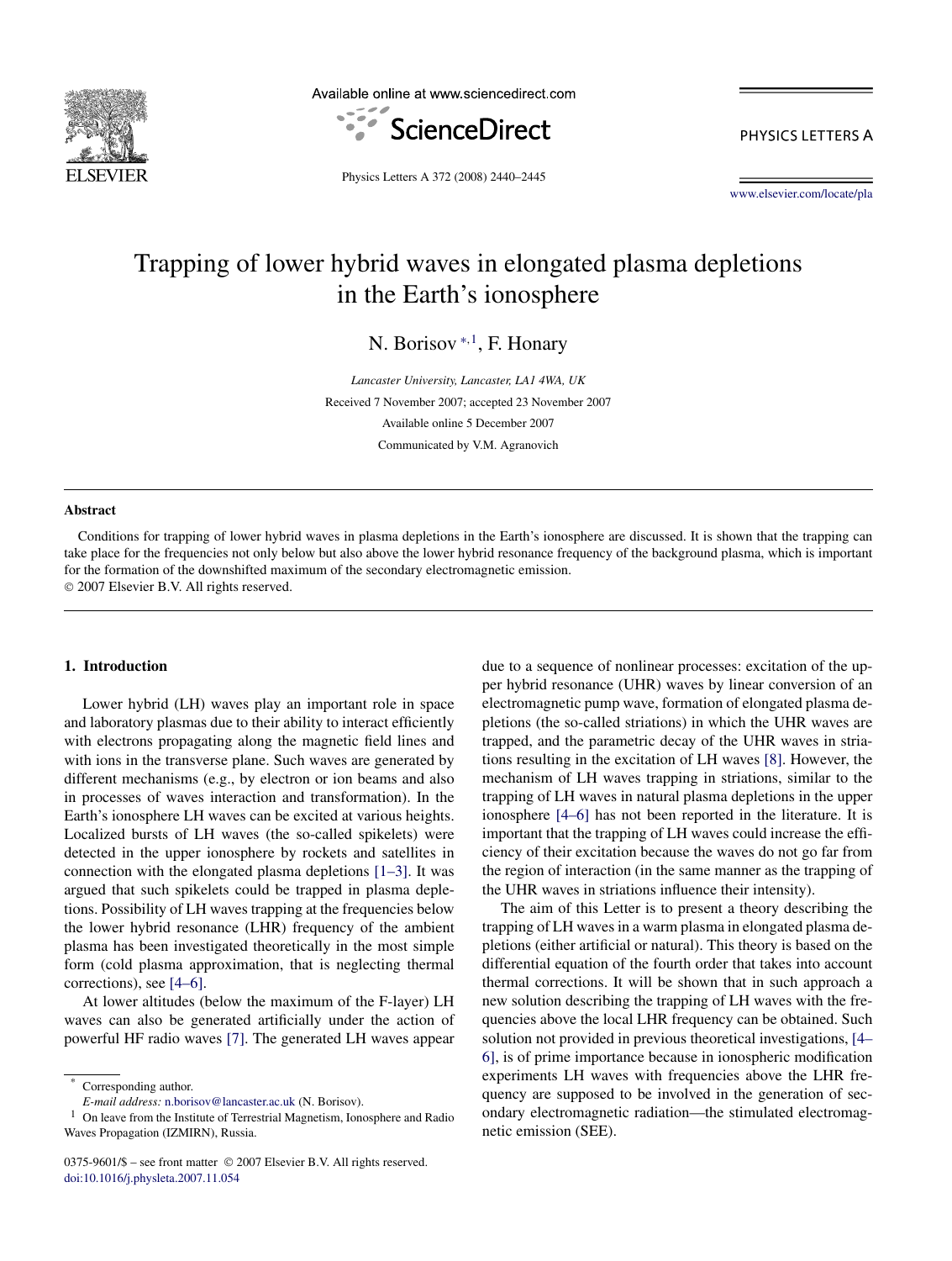#### *N. Borisov, F. Honary / Physics Letters A 372 (2008) 2440–2445* 2441

## <span id="page-1-0"></span>**2. Basic equations**

Our aim is to derive the linear differential equation describing the LH perturbations in plasma depletions taking into account thermal corrections. Ionospheric plasma is supposed to be weakly inhomogeneous. The magnetic field is assumed to be directed along the *z*-axis and the background inhomogeneity of plasma concentration is considered along the *x*-axis. As the LH perturbations are electrostatic ones, we introduce the electric potential in the form

$$
\Phi = \Phi_0(x) \exp[i(\omega t - k_y y - k_z z)]. \tag{1}
$$

Here potential  $\Phi$  describes the electric field  $\mathbf{E} = -\nabla \Phi$ ,  $\omega$  is LH wave frequency,  $k_y$ ,  $k_z$  are the LH wave numbers along the *y*- and the *z*-axes correspondingly.

For electrons we use the equation of motion

$$
i\omega \mathbf{v_e} = \frac{e}{m} \nabla \Phi - \omega_{He} [\mathbf{v_e} \times \mathbf{H}] - \frac{T_e}{mN_0} \nabla n_e
$$
 (2)

and the continuity equation

$$
i\omega n_e + \nabla N_0 \mathbf{v_e} = 0. \tag{3}
$$

Here **ve** is the drift speed of electrons, *e*, *m* are the electric charge and the mass of electron, **H** is the magnetic field,  $\omega_{He}$ is the Larmour frequency of electron,  $T_e$  is the electron temperature,  $N_0$  and  $n_e$  are the background plasma density and the small perturbation of concentration of electrons caused by the LH oscillations.

Ions are non-magnetized since the LHR frequency  $ω$ <sub>LHR</sub> is much larger than the Larmour frequency of ions  $\omega_{Hi}$ . In such case, following the kinetic approach, the expression for the perturbation of the ion concentration  $n_i$  that can be presented as

$$
n_i = -\frac{1}{\omega^2} \left[ \frac{\partial}{\partial x} \left( \frac{eN_0}{M} \frac{\partial \Phi_0}{\partial x} \right) - \frac{eN_0}{M} \left( k_y^2 + k_z^2 \right) \Phi_0 \right].
$$
 (4)

Here *M* is the mass of ions. The link between the electric potential  $\Phi_0$  and the perturbations  $n_i$  and  $n_e$  is given by the Poisson equation

$$
\nabla \mathbf{E} = 4\pi e (n_i - n_e). \tag{5}
$$

Combining Eqs.  $(2)$ – $(5)$  we are in a position to find a differential equation for the electric potential  $\Phi_0$ . In general case this equation is too complicated. Later on we shall concentrate on one particular case, assuming that the perturbations are strongly elongated in the direction of the magnetic field. Also we suppose that the frequency of perturbations is much smaller than the plasma frequency of ions  $\omega \ll \omega_{pi}$ . Hence the following approximate equation can be derived

$$
\rho_e^2 \left( \frac{\partial^2}{\partial x^2} - k_y^2 \right) \left( \frac{\partial}{\partial x} \frac{\omega_{Pi}^2}{\omega^2} \frac{\partial}{\partial x} - \frac{\omega_{Pi}^2}{\omega^2} k_y^2 \right) \Phi_0
$$
  
+ 
$$
\frac{\partial}{\partial x} \left( \frac{\omega_{Pe}^2}{\omega_{He}^2} + 1 - \frac{\omega_{Pi}^2}{\omega^2} \right) \frac{\partial}{\partial x} \Phi_0
$$
  
- 
$$
k_y^2 \left( \frac{\omega_{Pe}^2}{\omega_{He}^2} + 1 - \frac{\omega_{Pi}^2}{\omega^2} \right) \Phi_0
$$

$$
+\frac{\omega_{Pe}^2}{\omega^2} \left(k_z^2 - \kappa_n k_y \frac{\omega}{\omega_{He}}\right) \Phi_0 = 0.
$$
 (6)

Here  $\rho_e$  is the Larmour radius of electrons  $\rho_e = V_{Te}/\omega_{He}$ ,  $V_{Te}$ is the thermal velocity of electrons, the plasma frequency of ions is  $\omega_{Pi} = (4\pi e^2 N_0/M)^{1/2}$ ,  $\kappa_n$  characterizes the inhomogeneity along the *x*-axis  $\kappa_n = \frac{\partial N_0}{N_0 \partial x}$ , and the LHR frequency is

$$
\omega_{\text{LHR}} = \frac{\omega_{Pi}\omega_{He}}{(\omega_{Pe}^2 + \omega_{He}^2)^{1/2}}.
$$
\n(7)

Note, that the LHR frequency varies with plasma concentration, because plasma frequencies of electron and ion depend on the concentration of charged particles. In the geometric optics approximation when the dependence on the *x*-coordinate takes the form

$$
\Phi_0 \propto \exp\left(-i\int_0^x k_x(x_1)\,dx_1\right)
$$

we arrive at the following dispersion relation  $\omega = \omega(\mathbf{k})$  that follows from Eq. (6)

$$
\rho_e^2 (k_x^2 + k_y^2)^2 + (k_x^2 + k_y^2) \left( 1 - \frac{\omega^2}{\omega_{\text{LHR}}^2} \right) + \frac{M}{m} \left( k_z^2 - \kappa_n k_y \frac{\omega}{\omega_{He}} \right) = 0.
$$
\n(8)

Eq. (8) without the last term ( $\propto \kappa_n k_v$ ) presents the well-known dependence of the LH wave frequency on the transverse  $k_x$ and  $k_y$  and the longitudinal  $k_z$  wave numbers taking into account thermal corrections, see, e.g., [\[9\].](#page-5-0) The last term in Eq. (8) corresponds to the drift motion of magnetized electrons in the inhomogeneous plasma.

Eq. (6) contains small parameter  $\rho_e^2$  before the highest order derivative. Due to this Eq. (6) has two types of solutions. One of them describes small-scale oscillations for which thermal corrections are definitely important. The second solution corresponds to perturbations with larger scales. In some cases a link between two types of solutions appears in the vicinity of a particular point  $x_0$ . There is some similarity between Eq. (6) that describes LH waves with thermal corrections and equation for UH waves discussed in [\[10\].](#page-5-0) The latter is also a differential equation of the fourth order that contains small parameter  $(r_d^2)$  is the square of the Debye radius) before the highest order derivative. It is known that such equation also has two types of solutions [\[11\].](#page-5-0) The small-scale solution corresponds to UH waves that can be trapped inside striations, while the large-scale one is known as the slow extraordinary mode leaking from striations (the so-called Z-mode).

In the next sections we shall discuss the situations when Eqs. (6), (8) describe trapped perturbations with the frequencies either above or below the LHR frequency of the ambient plasma.

## **3. Trapping of LH waves in striations**

LH waves excited in heating experiments are expected to have frequencies above the LHR frequency of the ambient plasma. Indeed, LH waves are supposed to be involved in the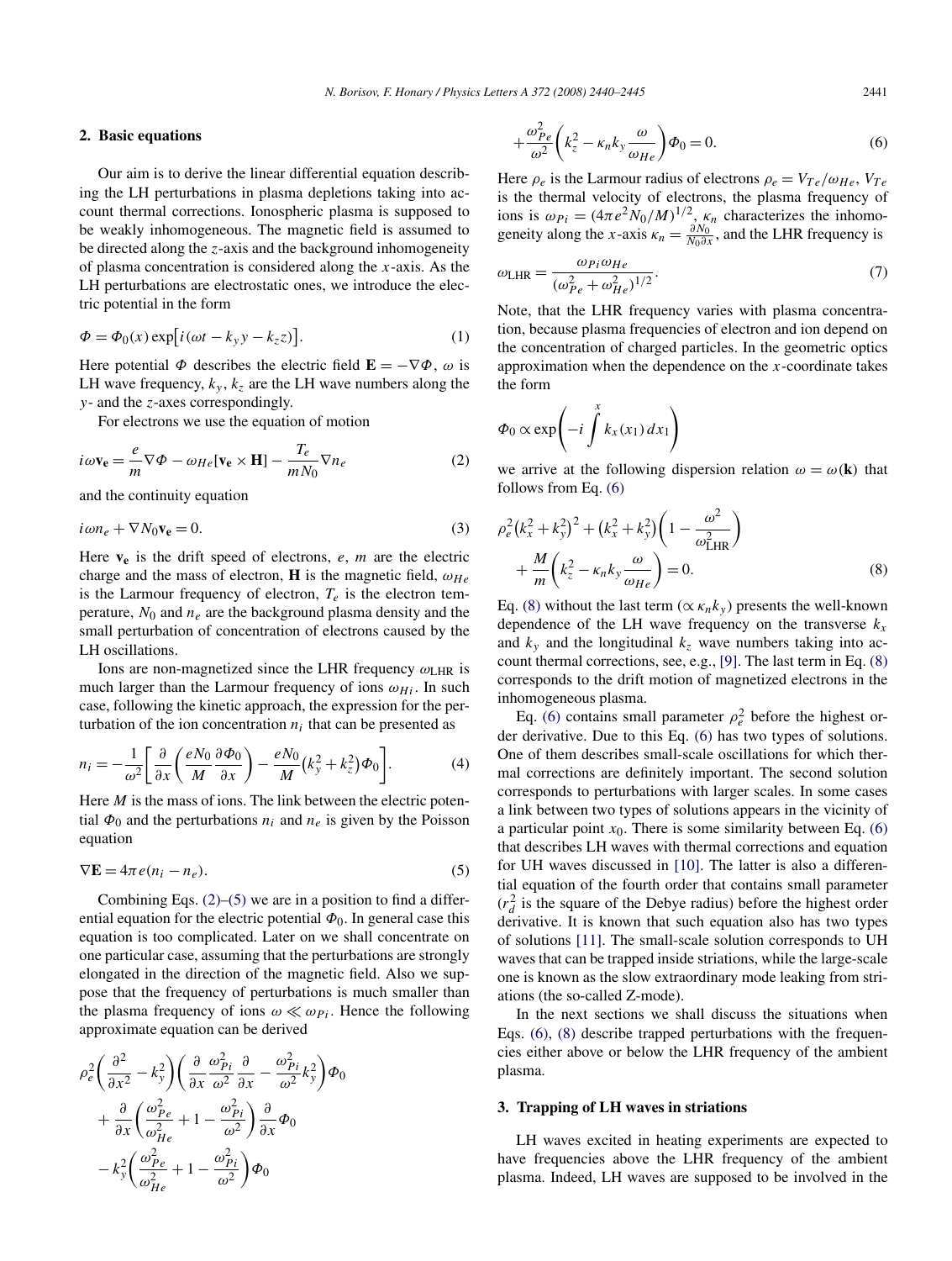<span id="page-2-0"></span>formation of the downshifted maximum (DM) of the secondary electromagnetic radiation. DM is a rather broad structure with the frequency offshift from the heating frequency equal to the LHR frequency [\[7\].](#page-5-0) To discuss the trapping of LH oscillations, two-dimensional case  $(k_y = 0)$  will be considered in this section. Note, that the theory presented in [\[4–6\]](#page-4-0) does not provide wave trapping in such case. In 2D case Eq. [\(6\)](#page-1-0) reduces to

$$
\rho_e^2 \frac{\partial^3}{\partial x^3} \frac{\omega_{Pi}^2}{\omega^2} \frac{\partial}{\partial x} \Phi_0 + \frac{\partial}{\partial x} \left( \frac{\omega_{Pe}^2}{\omega_{He}^2} + 1 - \frac{\omega_{Pi}^2}{\omega^2} \right) \frac{\partial}{\partial x} \Phi_0
$$

$$
+ \frac{\omega_{Pe}^2}{\omega^2} k_z^2 \Phi_0 = 0.
$$
(9)

It is convenient to present this equation in the following form

$$
\rho_e^2 \frac{1}{N_a} \frac{\partial^3}{\partial x^3} N_a \frac{\partial \Phi_0}{\partial x} + \frac{1}{N_a} \frac{\partial}{\partial x} \left[ N_a \left( \frac{\omega^2}{\omega_{\text{LHR}}^2} - 1 \right) \right] \frac{\partial \Phi_0}{\partial x} + \frac{M}{m} k_z^2 \Phi_0 = 0.
$$
\n(10)

Here  $N_a$  is the ambient plasma concentration which consists of the background concentration  $N_0$  and small negative part  $\delta n(x)$ describing the distribution of plasma in a given striation

$$
N_a = N_0 + \delta n(x). \tag{11}
$$

Eq. (10) can be simplified further neglecting the terms  $\propto \kappa_n$ . Indeed for small-scale oscillations when thermal corrections come into play such terms are insignificant. For large-scale oscillations thermal term with the highest order derivative can be neglected. As a result we come to the second-order differential equation in which the mentioned terms can be excluded by standard substitution  $\Phi_0 = \Phi_1 / \sqrt{n_r}$ , where  $n_r$  is the relative plasma density  $n_r = N_a/N_0$ . The additional terms that appear due to such substitution are insignificant. So, from now on, we deal with the following equation

$$
\rho_e^2 \frac{\partial^4 \Phi_0}{\partial x^4} + \frac{\partial}{\partial x} \left( \frac{\omega^2}{\omega_{\text{LHR}}^2} - 1 \right) \frac{\partial \Phi_0}{\partial x} + \frac{M}{m} k_z^2 \Phi_0 = 0. \tag{12}
$$

It should be mentioned that differential equations of the fourth order with small parameter before the highest order derivative are rather common in plasma physics. For example, similar equations have been investigated in relation to the problems of waves transformation in the inhomogeneous plasma (Alfvenic and flute oscillations) [\[12\].](#page-5-0)

In the geometric optics approximation Eq. (12) reduces to

$$
\rho_e^2 k_x^4 - A(x) k_x^2 + B = 0,\t(13)
$$

where

$$
A(x) = \frac{\omega^2}{\omega_{\text{LHR}}^2(x)} - 1, \qquad B = \frac{M}{m} k_z^2.
$$

Solutions of Eq. (13) are the following

$$
k_x^2 = \frac{A(x)}{2\rho_{He}^2} \pm \sqrt{\frac{A(x)^2}{4\rho_{He}^4} - \frac{B}{\rho_e^2}}.
$$
 (14)

Assume that the minimum of concentration in a given striation is achieved at  $x = 0$ . Let us consider such LH frequencies  $\omega$  and the values of the longitudinal wave numbers  $k_z$  that, first, the coefficient  $A(x)$  is positive everywhere and, second, at some particular point of a striation  $x = x_0$  the equality  $A(x_0) = 2\rho_e \sqrt{B}$  takes place. It is useful to introduce the function  $F = A(x) - 2\rho_e \sqrt{B}$  and to analyze its behavior for different frequencies *ω* and the model Gaussian distribution of plasma in a striation

$$
\delta n(x) = -n_0 \exp(-x^2/a^2). \tag{15}
$$

It is clear that for the frequencies *ω* sufficiently exceeding the LHR frequency (depending on the  $k_z$  number) the function  $F$ is positive everywhere. For smaller frequencies there is a point  $x = x_0$  where this function goes through zero. Closer to the center  $0 < x < x_0$  it is positive and it becomes negative at the distances  $x > x_0$ . For even more smaller frequencies the function *F* is negative everywhere. The range of frequencies  $\Delta\omega$ within which the function *F* changes its sign can be estimated as  $\Delta \omega \approx \omega_{\text{LHR}}(N_0) \frac{n_0}{2N_0}$ . This is the frequency range for which the trapping of LH waves exists (as will be shown below).

In order to demonstrate that the trapping indeed exists, the behavior of the group velocity along the *x*-axis should be investigated. The following relation between the group  $V_g$  and the phase  $V_{ph}$  velocities of LH waves along the *x*-axis can be established with the help of Eq. (13)

$$
\frac{V_g}{V_{\text{ph}}} = \frac{\omega_{\text{LHR}}^2}{\omega^2} \left( \rho_e^2 k_x^2 - \frac{B}{k_x^2} \right). \tag{16}
$$

According to Eq. (16) the group velocity becomes equal to zero if  $|k_x| = k_x^*$ , where

$$
k_x^{*2} = \sqrt{\frac{M}{m}} \frac{|k_z|}{\rho_e}.\tag{17}
$$

If the wave number of perturbation is large enough  $k_x^2 > k_x^{*2}$  the group and the phase velocities have the same signs. For small wave numbers  $k_x^2 < k_x^{*2}$  the group and the phase velocities have opposite signs. Note, that according to Eq. (14) the square root becomes equal to zero exactly for  $k_x = k_x^*$ . It means that inside of a striation at  $0 < x < x_0$  for one (small-scale) solution that corresponds to the sign  $+$  before the root in Eq. (14) the group and the phase velocities have the same directions. At the same time for large-scale solution (the sign minus before the root) the group and the phase velocities have opposite directions.

In the inner part of a striation  $0 < x < x_0$  two solutions (large-scale and small-scale ones) are independent. But at the point  $x = x_0$  two wave numbers become equal to each other. It means that in the vicinity of this point the transformation of waves takes place. To understand the behavior of waves near  $x = x_0$  more detailed analysis is required. Let us return to our basic differential equation (11). The solution of this equation near  $x = x_0$  can be obtained in the form of

$$
\Phi_0 = f(x) \exp\left(i \frac{\sqrt{A(x_0)}}{\sqrt{2} \rho_e} x\right),\tag{18}
$$

where  $f(x)$  is a slowly varying function to be determined. After the substitution of  $(18)$  into Eq.  $(11)$  we arrive at the following approximate equation

$$
2A(x_0)\frac{\partial^2 f}{\partial x^2} + \left(\frac{A^2(x)}{4\rho_e^2} - B\right)f = 0.
$$
 (19)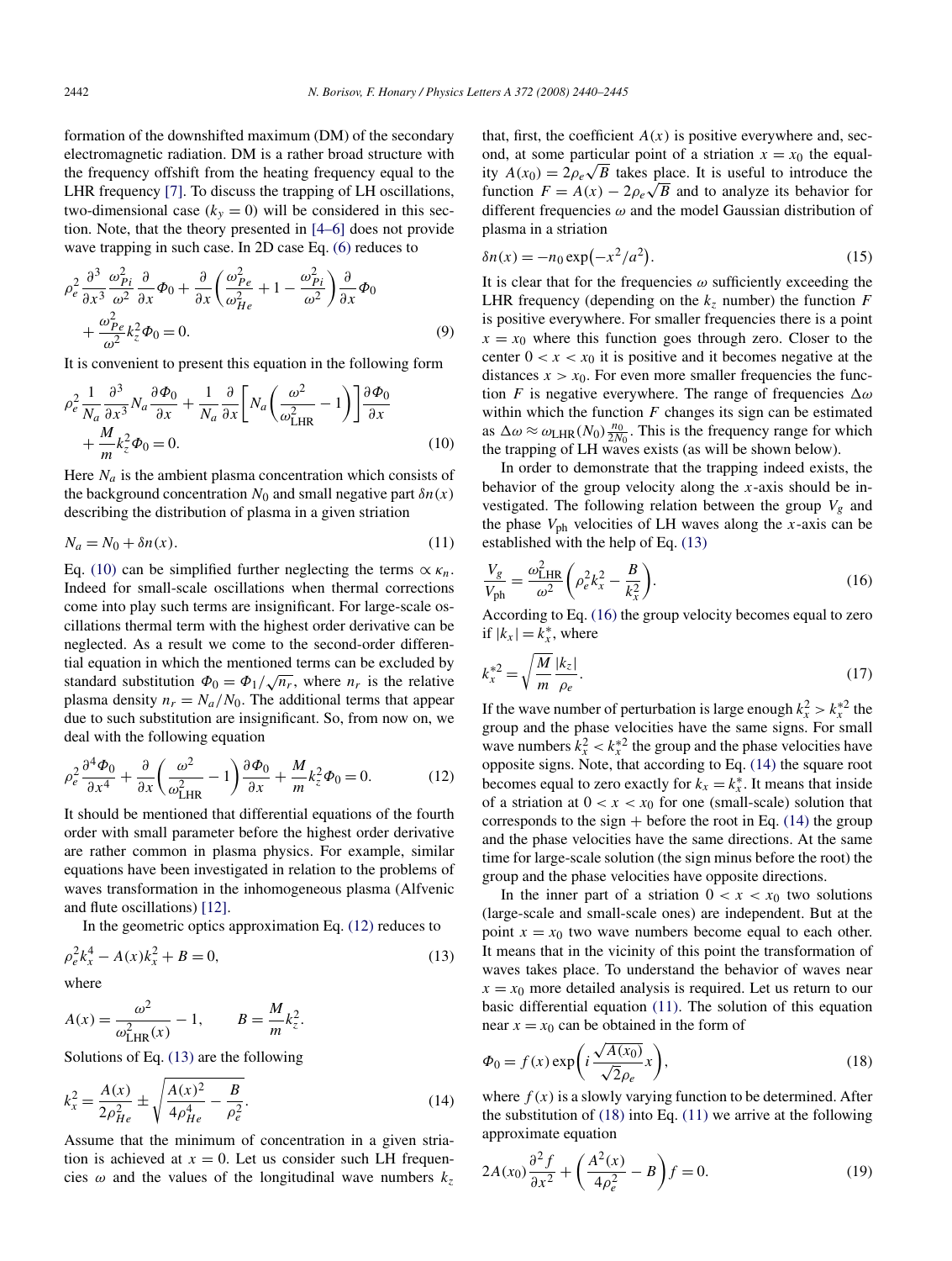$\mathbf{r}$ 

<span id="page-3-0"></span>In the vicinity of  $x = x_0$  taking into account that  $A(x)$  is a decreasing function of the coordinate  $x$ , we may set

$$
A^{2}(x) = 4\rho_{e}^{2}B - \frac{x - x_{0}}{L_{x}},
$$
\n(20)

where  $L<sub>x</sub>$  is the characteristic scale of inhomogeneity along the *x*-axis. After the substitution of  $(20)$  into Eq.  $(19)$  we obtain an equation

$$
\frac{d^2 f}{d\xi^2} - \xi f = 0, \quad \text{where } \xi = \frac{x - x_0}{(8\rho_e^2 L_x A(x_0))^{1/3}}.
$$
 (21)

Eq. (21) has a well-known solution in the form of the Airy function. For  $x < x_0$  there are two waves propagating in opposite directions with equal amplitudes. At the same time the chosen solution of Eq. (21) decreases exponentially for  $x > x_0$ . It means that the wave propagating in the region  $x \leq x_0$  towards  $x<sub>0</sub>$  is reflected at this point. The requirement that the function  $f(x)$  varies more slowly than the exponent (see Eq. [\(18\)\)](#page-2-0) means

$$
L_x \gg \frac{\rho_e}{\sqrt{2}A^{5/2}(x_0)}.\tag{22}
$$

Taking into account Eqs. [\(18\) and \(21\)](#page-2-0) we find that for  $x \le x_0$ the potential  $\Phi_0$  describes two waves with equal signs of their phases velocities. For brevity we shall call these two waves the small-scale (the sigh  $+$  before the root in [\(14\)\)](#page-2-0) and the largescale (the sign  $-$  before the root in [\(14\)\)](#page-2-0). It is easy to verify that the phase velocities of these two waves have the same direction (in the positive direction of the *x*-axis). At the same time from Eq. [\(16\)](#page-2-0) it follows that the directions of the group velocities of the discussed waves are opposite to each other. So, the smallscale wave propagating in the region  $x \leq x_0$  towards  $x = x_0$ is reflected at this point with the total transformation into the large-scale wave. The latter propagates to the other reflection point in a striation where  $A^2(x) = 4\rho_e^2 B$ . In a symmetric striation this point is  $x = -x_0$ . As a result the trapping of such LH wave takes place. Hence, each given  $k_z$  number determines a restricted range of frequencies for which the trapping takes place. But the reflection is only a necessary condition for the existence of a stationary state. The appropriate phase relations are discussed in the next section.

## **4. Stationary states of the trapped LH waves in striations**

Let us designate by  $k_x^{(+)}$  the wave number of the small-scale wave and by  $k_x^{(-)}$  the wave number of the large-scale wave. The stationary state of the LH wave trapped in a striation exists if two phase integrals between turning points  $x_0^{(1)}$  and  $x_0^{(2)}$  obey the following relation

$$
\int_{x_0^{(1)}}^{x_0^{(2)}} \left( k_x^{(+)}(x_1) - k_x^{(-)}(x_1) \right) dx_1 = \pi (2n + 1),\tag{23}
$$

where *n* is an integer. This relation means that in stationary conditions the phase at a given point *x*∗ inside a striation and the phase acquired by the wave after propagation to the first turning point, reflection from it, propagation to the second turning point in the form of another wave, once more reflection, and propagation to the point  $x^*$  deviate by  $2\pi n$  (where *n* is an integer). Note, that in contrast with the usual case when the sum of two phase integrals between the turning points should be equal to  $\pi(2n + 1)$  in our case the difference of such phase integrals is equal to  $\pi(2n + 1)$ . The reason for this is that the group and the phase velocities of the large-scale wave have opposite directions.

The relation (23) can be fulfilled only for some particular discrete set of frequencies  $\omega_n$  of the LH wave. To find the set of eigenfrequencies let us suppose that  $A \gg \sqrt{A^2 - 4\rho_e^2 B}$ . In such case the wave numbers determined by Eq. [\(14\)](#page-2-0) are the following

$$
k_x^{(\pm)} = \sqrt{\frac{A}{2\rho_{He}^2}} \left( 1 \pm \frac{\sqrt{A^2 - 4\rho_e^2 B}}{2A} \right).
$$
 (24)

It is convenient to present the coefficient *A* in the form

$$
A(x) = \frac{(\omega_0 + \delta \omega_n)^2}{\omega_{Hi}\omega_{He}} \left(1 + \frac{\omega_{Hi}\omega_{He}}{\omega_{Pi}^2(N_0)} - \frac{\delta n(x)}{N_a} \frac{\omega_{Hi}\omega_{He}}{\omega_{Pi}^2(N_0)}\right) - 1.
$$
\n(25)

Here  $\omega_0$  is an averaged LH frequency determined by

$$
\omega_0 = \omega_{\text{LHR}}(N_0) \left( 1 + 2\rho_e \sqrt{\frac{M}{m}} |k_z| \right)^{1/2} \tag{26}
$$

and  $\delta \omega_n$  are small corrections associated with discrete eigenstates. Note that the frequency  $\omega_0$  is larger than the LHR frequency of the ambient plasma due to thermal corrections and finite longitudinal wave number  $k_z$ .

With the help of Eqs. (25)–(26) the relation (23) can be presented as follows

$$
\int_{x_0^{(1)}}^{x_0^{(2)}} \sqrt{\frac{2\omega_0 \delta \omega_n}{\omega_{\text{LHR}}^2(N_0)} - \frac{\omega_0^2}{\omega_{\text{Pl}}^2} \frac{\delta n(x)}{N_0}} dx = \pi (2n+1)\rho_e. \tag{27}
$$

After the substitution of the model plasma distribution in a striation [\(15\)](#page-2-0) we arrive at the following equation for eigenfrequencies *δωn*

$$
\frac{\omega_0}{\omega_{Pi}} \int_{x_0^{(1)}}^{\frac{x_0^{(2)}}{N_0}} \sqrt{\frac{n_0}{N_0} \exp\left(-\frac{x^2}{a^2}\right) + 2 \frac{\delta \omega_n}{\omega_0} \frac{\omega_{Pe}^2}{\omega_{He}^2} \left(1 + \frac{\omega_{He}^2}{\omega_{Pe}^2(N_0)}\right)} dx
$$
\n
$$
= \pi (2n + 1) \rho_e.
$$
\n(28)

Not far from the center of a striation we may use the approximation exp $(-x^2/a^2) \approx 1 - x^2/a^2$ . As a result we rewrite Eq. (28) in the following form

$$
\frac{\omega_0}{\omega_{Pi}} \int_{x_0^{(1)}}^{\frac{x_0^{(2)}}{N_0}} \sqrt{\frac{n_0}{N_0} + 2 \frac{\delta \omega_n}{\omega_0} \frac{\omega_{Pe}^2}{\omega_{He}^2} \left(1 + \frac{\omega_{He}^2}{\omega_{Pe}^2(N_0)}\right) - \frac{n_0}{N_0} \frac{x^2}{a^2}} dx
$$
\n
$$
= \pi (2n + 1) \rho_e.
$$
\n(29)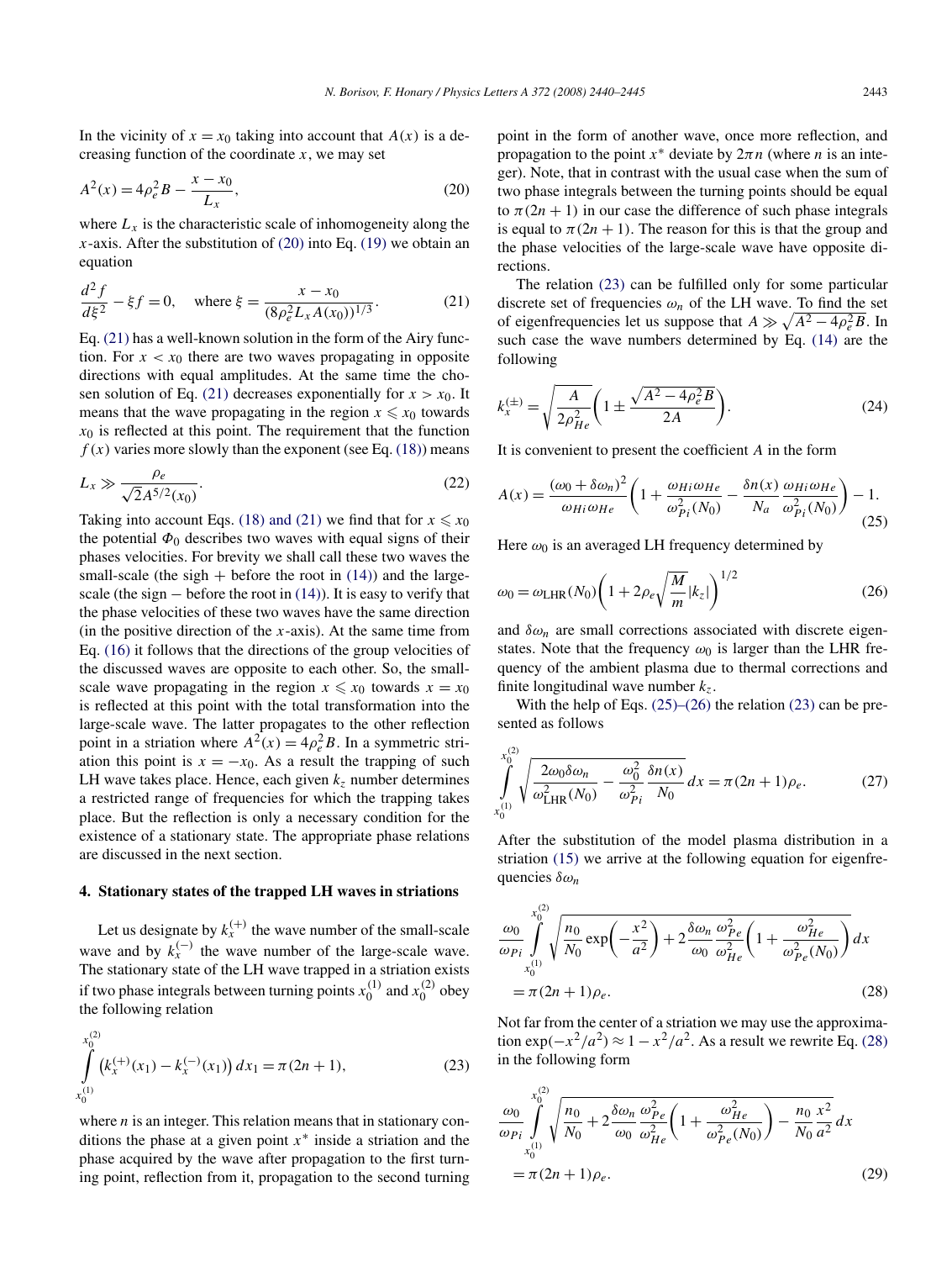<span id="page-4-0"></span>It is convenient to introduce a new parameter  $\epsilon_n$  and a new variable *ξ* instead of *x*

$$
\epsilon_n = 1 + 2 \frac{N_0}{n_0} \frac{\delta \omega_n}{\omega_0} \frac{\omega_{Pe}^2}{\omega_{He}^2} \left( 1 + \frac{\omega_{He}^2}{\omega_{Pe}^2(N_0)} \right), \qquad \xi = \frac{x}{a}.
$$
 (30)

After the integration with respect to  $x$  in Eq. [\(29\)](#page-3-0) we come to the relation

$$
\frac{\omega_0}{\omega_{Pi}} \sqrt{\frac{n_0}{N_0}} \epsilon_n = 2(2n+1)\frac{\rho_e}{a}.\tag{31}
$$

This relation determines the set of discrete eigenfrequencies as the functions of parameters of a striation (its relative depth  $\frac{n_0}{N_0}$ and its halfwidth *a*). It is clear from Eq. [\(28\)](#page-3-0) that the turning points for  $x \le a$  appear only if the eigenfrequencies  $\delta \omega_n/\omega_0$ are negative. There is a finite set of such frequencies

$$
\frac{\delta \omega_n}{\omega_0} \approx -\left(1 - 2\sqrt{\frac{N_0}{n_0}} \frac{\omega_{Pi}}{\omega_0} \frac{\rho_e}{a} (2n+1)\right) \frac{n_0}{2N_0} \frac{\omega_e^2}{\omega_{Pe}^2}.
$$
 (32)

It is seen that the broader and the deeper the striation is, the more eigenfrequencies corresponding to the trapped LH waves exist in it. Taking into account the value of the averaged frequency  $\omega_0$ , we find the eigenfrequencies  $\omega_n = \omega_0 + \delta \omega_n$  in the form

$$
\omega_n \approx \omega_{\text{LHR}}(N_0) \left[ 1 + \sqrt{\frac{M}{m}} \rho_e |k_z| - \left( 1 - 2\sqrt{\frac{N_0}{n_0} \frac{\omega_{Pi}}{\omega_0} \frac{\rho_e}{a}(2n+1)} \right) \frac{n_0}{2N_0} \frac{\omega_{He}^2}{\omega_{Pe}^2} \right].
$$
 (33)

It is clearly seen from Eq. (33) that due to the longitudinal correction (if the factor  $\sqrt{\frac{M}{m}} \rho_e |k_z|$  is not too small) some of the eigenfrequencies are definitely higher than the LHR frequency of the background plasma  $\omega_{\text{LHR}}(N_0)$ . At the same time there are eigenstates with the frequencies slightly less than  $\omega_{\text{LHR}}(N_0)$ but still higher than the minimal LHR frequency in the center of a striation. Estimates based on Eq. (33) show that for striation with 10% depletion and a half-width  $a = 5$  m, the amount of trapped LH modes comprises  $n_{\text{max}} \sim 10$  for a given  $k_z$  number. It can be verified that the  $k_x$  numbers of the trapped modes are rather large, that is the oscillations are small-scale ones. Indeed, it follows from Eqs.  $(24)$ ,  $(26)$  that for typical HF range  $k_z$  numbers  $k_z \sim (2 - 4) \times 10^{-4}$  cm<sup>-1</sup> the characteristic sizes for LH oscillations along the *x*-axis are of the order of  $l_x \sim 5{\text -}10$  cm. It is approximately one order of magnitude larger than the Debye size. For natural plasma depletions in the upper ionosphere with the relative depth  $n_0/N_0 \approx (5-10)\%$  and the halfwidth  $a = 25$  m an estimate of the amount of LH modes trapped in a plasma cavity gives the value  $n_{\text{max}} \approx 6-8$  (depending on the magnitude of the plasma frequency of ions).

The same results can be obtained if we seek for the solution in the form [\(18\)](#page-2-0) with the minus sign in the exponent

$$
\Phi_0 = f(x) \exp\left(-i \frac{\sqrt{A(x_0)}}{\sqrt{2} \rho_e} x\right) \tag{34}
$$

and in Eq. [\(24\)](#page-3-0) we also use the minus sign before the square root

$$
k_x^{(\pm)} = -\sqrt{\frac{A}{2\rho_e^2}} \left( 1 \pm \frac{\sqrt{A^2 - 4\rho_{He}^2 B}}{2A} \right). \tag{35}
$$

So we have found solutions that correspond to the trapped LH modes inside striations with the set of eigenfrequencies (33).

#### **5. Discussion and conclusion**

We have investigated conditions for trapping of LH waves in artificial plasma depletions (striations) created in heating experiments. It is shown that there is a restricted range of frequencies below and above the LHR frequency of the ambient plasma within which the trapping can take place. This range of frequencies depends on the longitudinal wave number  $k<sub>z</sub>$  of the excited waves and the relative depletion of plasma in striations. The increase of  $k_z$  number provides the trapping of LH oscillations with higher frequencies compared to the LHR frequency of the background plasma. In heating experiments the magnitude of the longitudinal wave number for the excited LH waves is determined by the matching conditions between the corresponding wave numbers of the interacting UH and LH waves. For typical wave numbers  $k_z \sim (4 \times 10^{-4} - 10^{-3})$  cm<sup>-1</sup> the excited LH waves trapped in striations can have frequencies exceeding the LHR frequency up to ∼ *(*10–25*)*%. As it was mentioned before, trapped LH waves should have higher intensities than those propagating freely from striations. This in turn should influence the magnitude of the downshifted maximum in the secondary stimulated emissions.

The obtained above results can be helpful in explanation of LH waves trapping in natural plasma cavities in the Earth's upper ionosphere. The Freja satellite detected shallow *n*<sub>0</sub>/*N*<sub>0</sub> ∼ 0.01–0.1 and rather broad  $a \sim 20-100$  m plasma depletions in the upper ionosphere associated with the LH waves "spikelets" [2,3]. In such depletions the drift of magnetized electrons is too weak to provide the trapping by the mechanism discussed in [4–6]. At the same time our approach can easily explain the trapping of LH waves in such shallow cavities. Indeed, in the upper ionosphere the Larmour frequency of electrons  $\omega_{He}$  becomes of the order or even larger than the plasma frequency  $\omega_{Pe}$ . Due to this even in shallow depletions significant amount of localized eigenstates with the frequencies around the LHR frequency can exist.

#### **Acknowledgements**

This work was supported by the Leverhulme Trust Grant Ref. Number F00185R.

# **References**

- [1] J.L. Vago, et al., J. Geophys. Res. 97 (1992) 16935.
- [2] P.O. Dovner, et al., Geophys. Res. Lett. 21 (1994) 1827.
- [3] H.L. Pećsely, et al., J. Geophys. Res. 101 (1996) 5299.
- [4] P.W. Schuck, et al., J. Geophys. Res. 103 (1998) 6935.
- [5] P.W. Schuck, et al., IEEE Trans. Plasma Sci. 31 (2003) 1125.